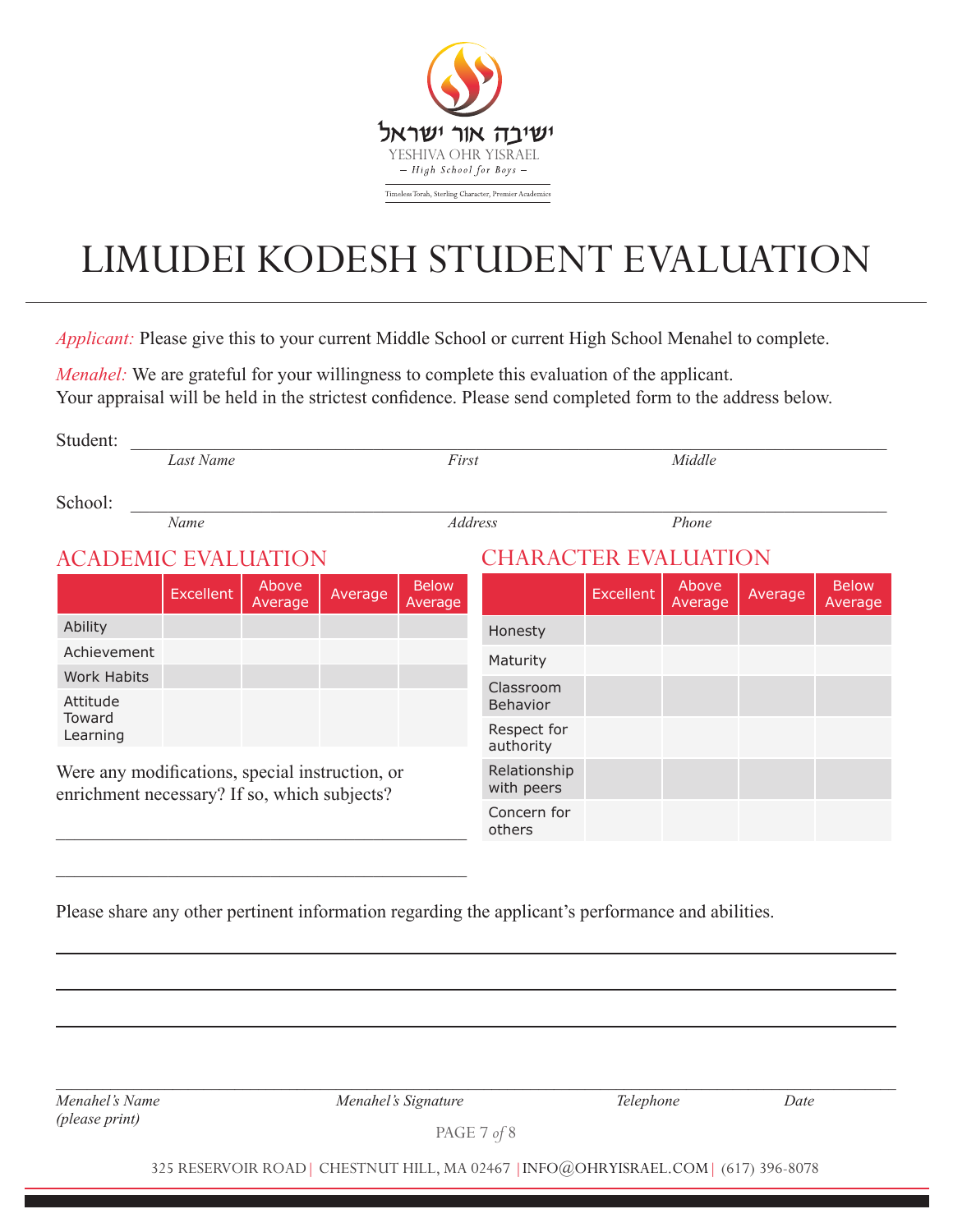

## GENERAL STUDIES STUDENT EVALUATION

*Applicant:* Please give this to your current Middle School or current High School Principal to complete.

*Principal:* We are grateful for your willingness to complete this evaluation of the applicant. Your appraisal will be held in the strictest confidence. Please send completed form to the address below.

| Student:                                                                                        |                  |                  |         |                         |                             |                  |                  |         |                         |  |  |
|-------------------------------------------------------------------------------------------------|------------------|------------------|---------|-------------------------|-----------------------------|------------------|------------------|---------|-------------------------|--|--|
|                                                                                                 | Last Name        |                  |         | First                   |                             | Middle           |                  |         |                         |  |  |
| School:                                                                                         | Name             |                  |         | <b>Address</b>          |                             | Phone            |                  |         |                         |  |  |
| <b>ACADEMIC EVALUATION</b>                                                                      |                  |                  |         |                         | <b>CHARACTER EVALUATION</b> |                  |                  |         |                         |  |  |
|                                                                                                 | <b>Excellent</b> | Above<br>Average | Average | <b>Below</b><br>Average |                             | <b>Excellent</b> | Above<br>Average | Average | <b>Below</b><br>Average |  |  |
| Ability                                                                                         |                  |                  |         |                         | Honesty                     |                  |                  |         |                         |  |  |
| Achievement                                                                                     |                  |                  |         |                         | Maturity                    |                  |                  |         |                         |  |  |
| <b>Work Habits</b>                                                                              |                  |                  |         |                         | Classroom                   |                  |                  |         |                         |  |  |
| Attitude                                                                                        |                  |                  |         |                         | <b>Behavior</b>             |                  |                  |         |                         |  |  |
| Toward<br>Learning                                                                              |                  |                  |         |                         | Respect for<br>authority    |                  |                  |         |                         |  |  |
| Were any modifications, special instruction, or<br>enrichment necessary? If so, which subjects? |                  |                  |         |                         | Relationship<br>with peers  |                  |                  |         |                         |  |  |
|                                                                                                 |                  |                  |         |                         | Concern for<br>others       |                  |                  |         |                         |  |  |
|                                                                                                 |                  |                  |         |                         |                             |                  |                  |         |                         |  |  |

Please share any other pertinent information regarding the applicant's performance and abilities.

 $\mathcal{L}_\mathcal{L}$  , which is a set of the set of the set of the set of the set of the set of the set of the set of the set of the set of the set of the set of the set of the set of the set of the set of the set of the set of

*(please print)*

PAGE 6 *of* 8 *Principal's Name Principal's Signature Telephone Date*

325 RESERVOIR ROAD| CHESTNUT HILL, MA 02467 |INFO@OHRYISRAEL.COM| (617) 396-8078

*\_\_\_\_\_\_\_\_\_\_\_\_\_\_\_\_\_\_\_\_\_\_\_\_\_\_\_\_\_\_\_\_\_\_\_\_\_\_\_\_\_\_\_\_\_\_\_\_\_\_\_\_\_\_\_\_\_\_\_\_\_\_\_\_\_\_\_\_\_\_\_\_\_\_\_\_\_\_\_\_\_\_\_\_\_\_\_\_\_\_\_\_\_\_\_\_\_\_\_\_\_\_\_\_\_\_\_\_*